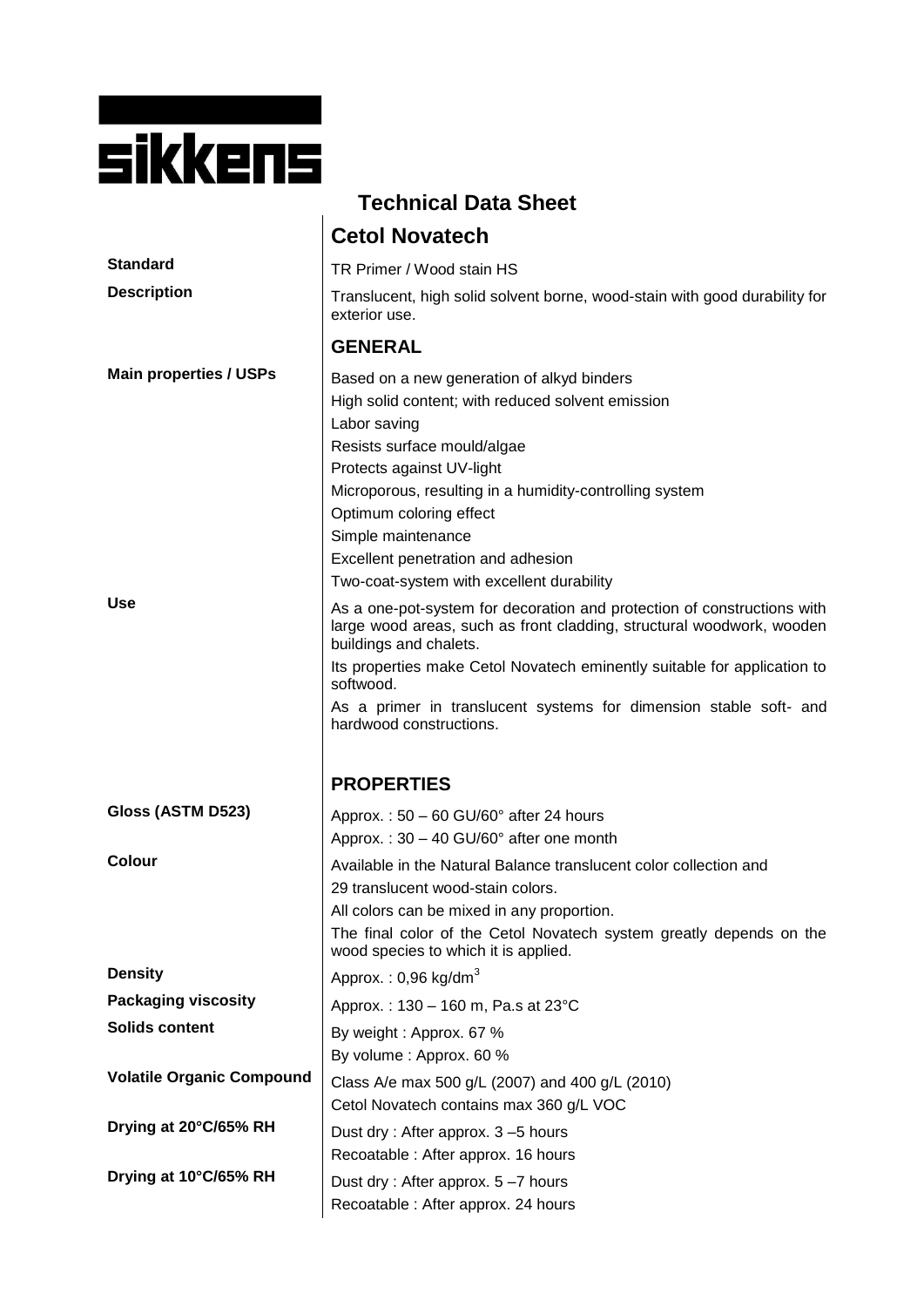| <b>Timber moisture content</b><br>Moisture content of timber to be coated should not exceed 16%<br><b>New woodwork</b><br>2 coats Cetol Novatech system<br>1 first coat Cetol Novatech followed by 1 coat of Cetol Novatop or Cetol<br>Novatech or alternatively 2 top-coats Cetol THB, Cetol Filter 7.<br>In case of substitution of 2 coats Cetol HLS followed by; 1 coat Cetol<br>THB or 1 coat Cetol Filter 7: 1 coat of Cetol Novatech followed by 1 coat<br>Cetol THB or 1 coat Cetol Filter 7.<br>Due to the very good penetration properties, the first coat of Cetol<br>Novatech can entirely disappear in the wood.<br>This depends on porosity and type of the wood.<br>For best results, it is necessary to keep the interval between applications<br>of the coats as short as possible.<br>This period should not exceed 1 month.<br><b>Maintenance</b><br>Maintenance interval every 2 - 3 years.<br>Depending on the condition of the finish, clean, degreases and sand<br>thoroughly.<br>Repair any defects and apply two coats Cetol Novatech.<br><b>Transparency</b><br>In order to maintain the translucent appearance of Cetol Novatech over<br>a longer period, it is recommended to use light colors 077 or 006, for<br>maintenance applications.<br><b>Points to note</b><br><b>Covering of horizontal surfaces:</b><br>During construction, it is recommended to cover horizontal surfaces with<br>plastic or aluminum foil to prevent dirt pick up by mortar and cement.<br><b>Drying properties:</b><br>When applied under critical conditions, all solvent borne high solid<br>coatings show slower drying properties in comparison with conventional<br>(low- & medium solid) coatings.<br>Within reasonable limits (max. approx. 60 um wet, 10° C), Cetol<br>Novatech will dry within the earlier stated drying properties.<br>A higher layer thickness in combination with cold weather has to be<br>avoided to prevent drying retardation.<br>Deeper wood coloring:<br>If more intense wood coloring is desired, for instance for maintenance<br>jobs, then a first coat of Cetol Novatech may substitute Cetol THB.<br><b>APPLICATION INFORMATION</b> | <b>Outdoor durability</b>     | Approx. 2 - 3 years for a 2-coat Cetol Novatech system.<br>The lighter colors of translucent products are less outdoor durable. This<br>is why the low pigmented colors of Cetol Novatech are based on Base<br>TU, reinforced with UV absorber and HALS. This will result in<br>comparable durability with the other translucent colors of the product.<br>Durability greatly depends on location, elevation and by the quality of<br>wood, design, construction, glazing, condition of interior paint-work,<br>method of application adopted, etc.<br><b>SYSTEM SPECIFICATION</b> |
|---------------------------------------------------------------------------------------------------------------------------------------------------------------------------------------------------------------------------------------------------------------------------------------------------------------------------------------------------------------------------------------------------------------------------------------------------------------------------------------------------------------------------------------------------------------------------------------------------------------------------------------------------------------------------------------------------------------------------------------------------------------------------------------------------------------------------------------------------------------------------------------------------------------------------------------------------------------------------------------------------------------------------------------------------------------------------------------------------------------------------------------------------------------------------------------------------------------------------------------------------------------------------------------------------------------------------------------------------------------------------------------------------------------------------------------------------------------------------------------------------------------------------------------------------------------------------------------------------------------------------------------------------------------------------------------------------------------------------------------------------------------------------------------------------------------------------------------------------------------------------------------------------------------------------------------------------------------------------------------------------------------------------------------------------------------------------------------------------------------------------------------------------------------------------------------|-------------------------------|------------------------------------------------------------------------------------------------------------------------------------------------------------------------------------------------------------------------------------------------------------------------------------------------------------------------------------------------------------------------------------------------------------------------------------------------------------------------------------------------------------------------------------------------------------------------------------|
|                                                                                                                                                                                                                                                                                                                                                                                                                                                                                                                                                                                                                                                                                                                                                                                                                                                                                                                                                                                                                                                                                                                                                                                                                                                                                                                                                                                                                                                                                                                                                                                                                                                                                                                                                                                                                                                                                                                                                                                                                                                                                                                                                                                       |                               |                                                                                                                                                                                                                                                                                                                                                                                                                                                                                                                                                                                    |
|                                                                                                                                                                                                                                                                                                                                                                                                                                                                                                                                                                                                                                                                                                                                                                                                                                                                                                                                                                                                                                                                                                                                                                                                                                                                                                                                                                                                                                                                                                                                                                                                                                                                                                                                                                                                                                                                                                                                                                                                                                                                                                                                                                                       |                               |                                                                                                                                                                                                                                                                                                                                                                                                                                                                                                                                                                                    |
|                                                                                                                                                                                                                                                                                                                                                                                                                                                                                                                                                                                                                                                                                                                                                                                                                                                                                                                                                                                                                                                                                                                                                                                                                                                                                                                                                                                                                                                                                                                                                                                                                                                                                                                                                                                                                                                                                                                                                                                                                                                                                                                                                                                       |                               |                                                                                                                                                                                                                                                                                                                                                                                                                                                                                                                                                                                    |
|                                                                                                                                                                                                                                                                                                                                                                                                                                                                                                                                                                                                                                                                                                                                                                                                                                                                                                                                                                                                                                                                                                                                                                                                                                                                                                                                                                                                                                                                                                                                                                                                                                                                                                                                                                                                                                                                                                                                                                                                                                                                                                                                                                                       |                               |                                                                                                                                                                                                                                                                                                                                                                                                                                                                                                                                                                                    |
|                                                                                                                                                                                                                                                                                                                                                                                                                                                                                                                                                                                                                                                                                                                                                                                                                                                                                                                                                                                                                                                                                                                                                                                                                                                                                                                                                                                                                                                                                                                                                                                                                                                                                                                                                                                                                                                                                                                                                                                                                                                                                                                                                                                       |                               |                                                                                                                                                                                                                                                                                                                                                                                                                                                                                                                                                                                    |
|                                                                                                                                                                                                                                                                                                                                                                                                                                                                                                                                                                                                                                                                                                                                                                                                                                                                                                                                                                                                                                                                                                                                                                                                                                                                                                                                                                                                                                                                                                                                                                                                                                                                                                                                                                                                                                                                                                                                                                                                                                                                                                                                                                                       |                               |                                                                                                                                                                                                                                                                                                                                                                                                                                                                                                                                                                                    |
|                                                                                                                                                                                                                                                                                                                                                                                                                                                                                                                                                                                                                                                                                                                                                                                                                                                                                                                                                                                                                                                                                                                                                                                                                                                                                                                                                                                                                                                                                                                                                                                                                                                                                                                                                                                                                                                                                                                                                                                                                                                                                                                                                                                       |                               |                                                                                                                                                                                                                                                                                                                                                                                                                                                                                                                                                                                    |
|                                                                                                                                                                                                                                                                                                                                                                                                                                                                                                                                                                                                                                                                                                                                                                                                                                                                                                                                                                                                                                                                                                                                                                                                                                                                                                                                                                                                                                                                                                                                                                                                                                                                                                                                                                                                                                                                                                                                                                                                                                                                                                                                                                                       |                               |                                                                                                                                                                                                                                                                                                                                                                                                                                                                                                                                                                                    |
|                                                                                                                                                                                                                                                                                                                                                                                                                                                                                                                                                                                                                                                                                                                                                                                                                                                                                                                                                                                                                                                                                                                                                                                                                                                                                                                                                                                                                                                                                                                                                                                                                                                                                                                                                                                                                                                                                                                                                                                                                                                                                                                                                                                       |                               |                                                                                                                                                                                                                                                                                                                                                                                                                                                                                                                                                                                    |
|                                                                                                                                                                                                                                                                                                                                                                                                                                                                                                                                                                                                                                                                                                                                                                                                                                                                                                                                                                                                                                                                                                                                                                                                                                                                                                                                                                                                                                                                                                                                                                                                                                                                                                                                                                                                                                                                                                                                                                                                                                                                                                                                                                                       |                               |                                                                                                                                                                                                                                                                                                                                                                                                                                                                                                                                                                                    |
|                                                                                                                                                                                                                                                                                                                                                                                                                                                                                                                                                                                                                                                                                                                                                                                                                                                                                                                                                                                                                                                                                                                                                                                                                                                                                                                                                                                                                                                                                                                                                                                                                                                                                                                                                                                                                                                                                                                                                                                                                                                                                                                                                                                       |                               |                                                                                                                                                                                                                                                                                                                                                                                                                                                                                                                                                                                    |
|                                                                                                                                                                                                                                                                                                                                                                                                                                                                                                                                                                                                                                                                                                                                                                                                                                                                                                                                                                                                                                                                                                                                                                                                                                                                                                                                                                                                                                                                                                                                                                                                                                                                                                                                                                                                                                                                                                                                                                                                                                                                                                                                                                                       |                               |                                                                                                                                                                                                                                                                                                                                                                                                                                                                                                                                                                                    |
|                                                                                                                                                                                                                                                                                                                                                                                                                                                                                                                                                                                                                                                                                                                                                                                                                                                                                                                                                                                                                                                                                                                                                                                                                                                                                                                                                                                                                                                                                                                                                                                                                                                                                                                                                                                                                                                                                                                                                                                                                                                                                                                                                                                       |                               |                                                                                                                                                                                                                                                                                                                                                                                                                                                                                                                                                                                    |
|                                                                                                                                                                                                                                                                                                                                                                                                                                                                                                                                                                                                                                                                                                                                                                                                                                                                                                                                                                                                                                                                                                                                                                                                                                                                                                                                                                                                                                                                                                                                                                                                                                                                                                                                                                                                                                                                                                                                                                                                                                                                                                                                                                                       |                               |                                                                                                                                                                                                                                                                                                                                                                                                                                                                                                                                                                                    |
|                                                                                                                                                                                                                                                                                                                                                                                                                                                                                                                                                                                                                                                                                                                                                                                                                                                                                                                                                                                                                                                                                                                                                                                                                                                                                                                                                                                                                                                                                                                                                                                                                                                                                                                                                                                                                                                                                                                                                                                                                                                                                                                                                                                       |                               |                                                                                                                                                                                                                                                                                                                                                                                                                                                                                                                                                                                    |
|                                                                                                                                                                                                                                                                                                                                                                                                                                                                                                                                                                                                                                                                                                                                                                                                                                                                                                                                                                                                                                                                                                                                                                                                                                                                                                                                                                                                                                                                                                                                                                                                                                                                                                                                                                                                                                                                                                                                                                                                                                                                                                                                                                                       |                               |                                                                                                                                                                                                                                                                                                                                                                                                                                                                                                                                                                                    |
|                                                                                                                                                                                                                                                                                                                                                                                                                                                                                                                                                                                                                                                                                                                                                                                                                                                                                                                                                                                                                                                                                                                                                                                                                                                                                                                                                                                                                                                                                                                                                                                                                                                                                                                                                                                                                                                                                                                                                                                                                                                                                                                                                                                       |                               |                                                                                                                                                                                                                                                                                                                                                                                                                                                                                                                                                                                    |
|                                                                                                                                                                                                                                                                                                                                                                                                                                                                                                                                                                                                                                                                                                                                                                                                                                                                                                                                                                                                                                                                                                                                                                                                                                                                                                                                                                                                                                                                                                                                                                                                                                                                                                                                                                                                                                                                                                                                                                                                                                                                                                                                                                                       |                               |                                                                                                                                                                                                                                                                                                                                                                                                                                                                                                                                                                                    |
|                                                                                                                                                                                                                                                                                                                                                                                                                                                                                                                                                                                                                                                                                                                                                                                                                                                                                                                                                                                                                                                                                                                                                                                                                                                                                                                                                                                                                                                                                                                                                                                                                                                                                                                                                                                                                                                                                                                                                                                                                                                                                                                                                                                       |                               |                                                                                                                                                                                                                                                                                                                                                                                                                                                                                                                                                                                    |
|                                                                                                                                                                                                                                                                                                                                                                                                                                                                                                                                                                                                                                                                                                                                                                                                                                                                                                                                                                                                                                                                                                                                                                                                                                                                                                                                                                                                                                                                                                                                                                                                                                                                                                                                                                                                                                                                                                                                                                                                                                                                                                                                                                                       |                               |                                                                                                                                                                                                                                                                                                                                                                                                                                                                                                                                                                                    |
| Relative humidity maximum: 85%                                                                                                                                                                                                                                                                                                                                                                                                                                                                                                                                                                                                                                                                                                                                                                                                                                                                                                                                                                                                                                                                                                                                                                                                                                                                                                                                                                                                                                                                                                                                                                                                                                                                                                                                                                                                                                                                                                                                                                                                                                                                                                                                                        | <b>Application conditions</b> | Temperature between: $5 - 35^{\circ}$ C                                                                                                                                                                                                                                                                                                                                                                                                                                                                                                                                            |
| <b>Application methods</b><br>Ready for use after thorough stirring                                                                                                                                                                                                                                                                                                                                                                                                                                                                                                                                                                                                                                                                                                                                                                                                                                                                                                                                                                                                                                                                                                                                                                                                                                                                                                                                                                                                                                                                                                                                                                                                                                                                                                                                                                                                                                                                                                                                                                                                                                                                                                                   |                               |                                                                                                                                                                                                                                                                                                                                                                                                                                                                                                                                                                                    |
| Brush:                                                                                                                                                                                                                                                                                                                                                                                                                                                                                                                                                                                                                                                                                                                                                                                                                                                                                                                                                                                                                                                                                                                                                                                                                                                                                                                                                                                                                                                                                                                                                                                                                                                                                                                                                                                                                                                                                                                                                                                                                                                                                                                                                                                |                               |                                                                                                                                                                                                                                                                                                                                                                                                                                                                                                                                                                                    |
| Thinner: Do not thin                                                                                                                                                                                                                                                                                                                                                                                                                                                                                                                                                                                                                                                                                                                                                                                                                                                                                                                                                                                                                                                                                                                                                                                                                                                                                                                                                                                                                                                                                                                                                                                                                                                                                                                                                                                                                                                                                                                                                                                                                                                                                                                                                                  |                               | Percentage thinner : ---                                                                                                                                                                                                                                                                                                                                                                                                                                                                                                                                                           |